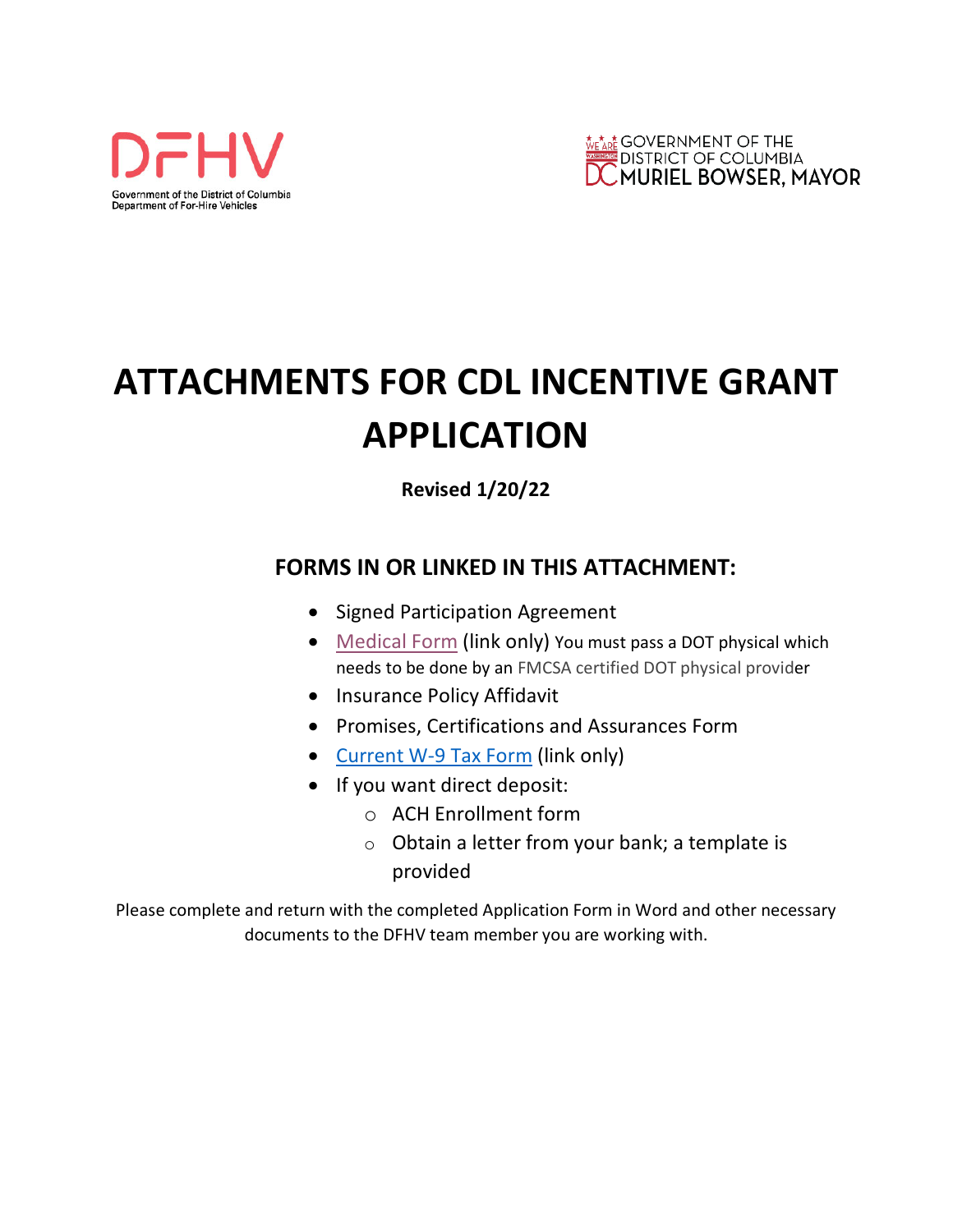#### **Appendix IV: Participation Agreement for CDL Training Program**

This agreement is between DFHV and a DFHV-licensed taxi driver who resides in DC. A driver wishing to participate in DFHV's CDL training program must agree to the terms of this agreement which include a commitment to complete the training and subsequent road test to obtain the official CDL with the "Passenger" ("P") and "School Bus" ("S") endorsement and to drive a school bus for DC SchoolConnect for a certain period of time—six (6) months—during the 2021-22 school year, the 2022-23 school year or a combination of both.

I, **I,** (DRIVER), agree that I will participate in DFHV's CDL training program and complete the training and road test to receive my CDL with the P and S endorsements within 2 months of signing this agreement.

I certify that I am a resident of the District of Columbia.

I further agree that I (the DRIVER) will drive as a school bus operator for the DFHV's SchoolConnect program for 6 months during the 2021-22 school year, the 2022-23 school year or a combination of both.

If I (the DRIVER) do not complete the CDL training or fulfill my obligation to drive for SchoolConnect for a six month time period, I agree that I will repay the cost of the CDL training to DFHV (\$7,000) within thirty (30) days of discontinuing my training or driving for SchoolConnect.

DFHV will pay for the DRIVER's CDL training costs which is estimated at \$7,000.00.

DFHV will provide a financial incentive of \$250 to the DRIVER, upon signature of this CDL Training Program Agreement.

DFHV will provide a second financial incentive of \$750.00 when the DRIVER successfully passes the road test and receives the official CDL with the P and S endorsements and uploads proof of CDL certification into Zoomgrants.

I (the DRIVER) agree I will submit copies of the official CDL certification to DFHV which will be verified before I receive the \$750.00 financial incentive.

DFHV will provide an \$1,000.00 financial incentive when the DRIVER upon the successful completion of 85% of their shifts for SchoolConnect over a six-month period in either the 2021- 22 school year or the 2022-23 school year.

The conditions in this agreement are subject to DFHV's legal and regulatory authority, and DFHV's programmatic needs.

We the undersigned hereby agree to the terms and conditions in this document.

Signature of DRIVER Date

Signature of DFHV representative Date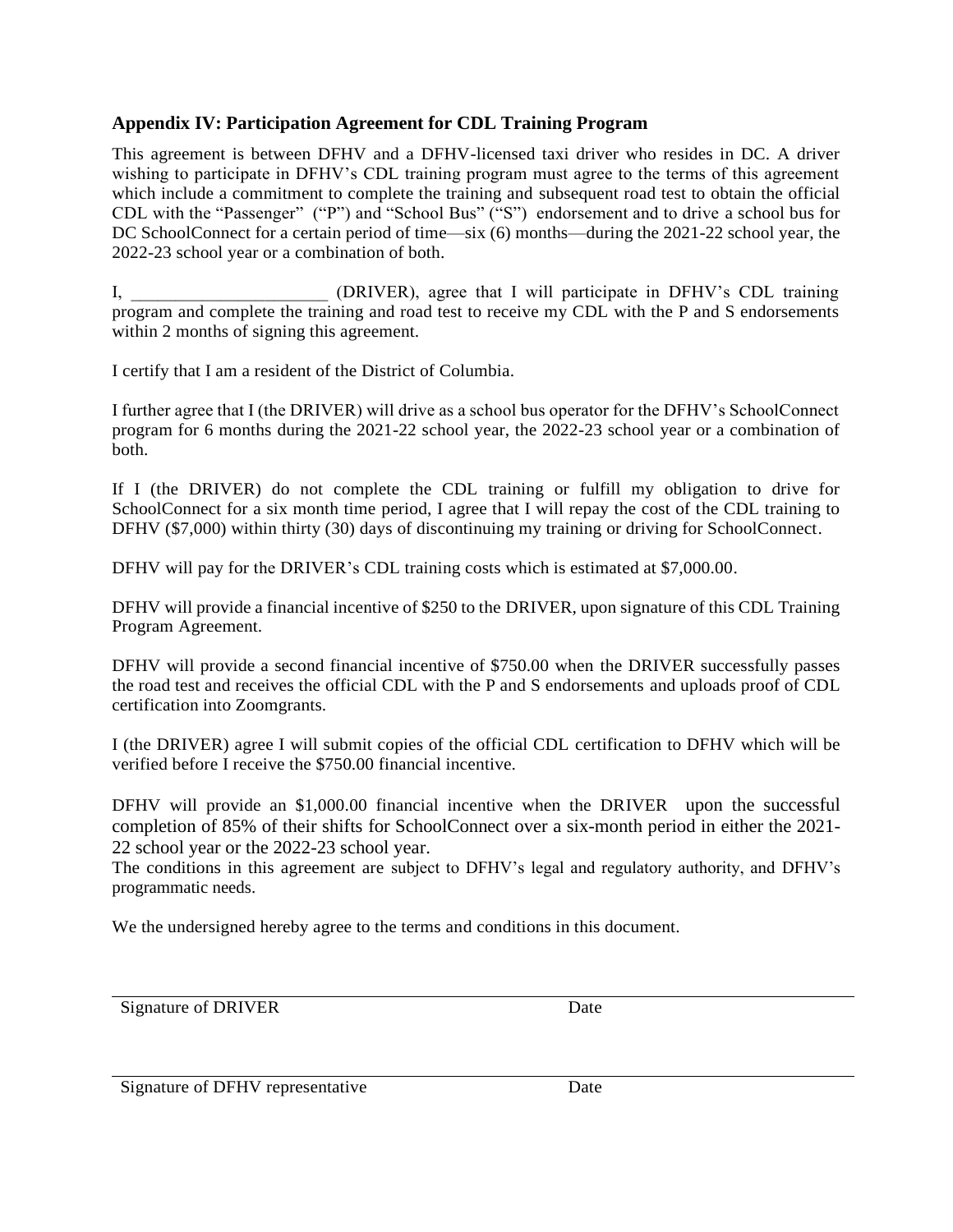

## **Insurance Policies Affidavit**

|                                                                               | $\cdot a$ $\_\_$                                 |
|-------------------------------------------------------------------------------|--------------------------------------------------|
| [LLC, corporation, etc.] ("Applicant"), with a business address               |                                                  |
| _, an applicant for Grant Program/RFA<br>of                                   |                                                  |
|                                                                               | of the Department of For-Hire Vehicle "DFHV"), I |
| certify that the following are the names of the Applicant's current insurance |                                                  |
| carriers with the type of insurance coverage under each policy:               |                                                  |

| <b>Insurance Carrier</b> | Type of Coverage |
|--------------------------|------------------|
|                          |                  |
|                          |                  |
|                          |                  |
|                          |                  |

By signing this form, the Applicant agrees to provide DFHV the following insurance documents if DFHV decides to award Applicant a grant under this Grant Program/RFA:

- i) A copy of the binder or cover sheet of each current policy that covers activities that might be undertaken in connection with the performance of the grant;
- ii) Endorsements for each of these policies except for Worker's Compensation, Errors and Omissions, and Professional Liabilities – that name the Government of the District of Columbia and its officers, employees, agents and volunteers as additional named insured for liability arising out of performance of the award; and
- iii) A written waiver of subrogation against the Government of the District of Columbia and its officers, employees, agents, volunteers, contractors and subcontractors from each of the applicant's insurance carriers providing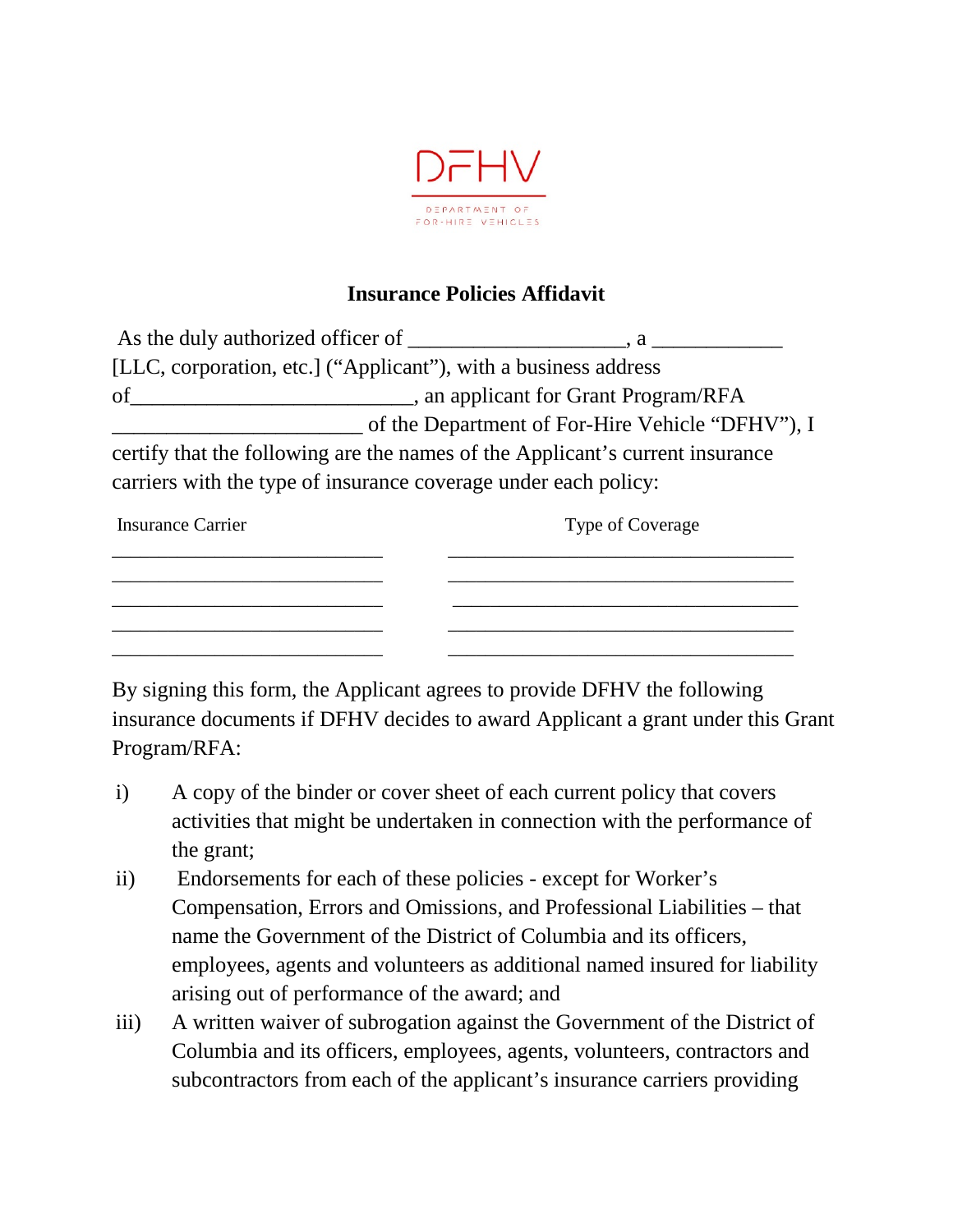coverage for activities that might be undertaken in connection with the performance of the grant.

\_\_\_\_\_\_\_\_\_\_\_\_\_\_\_\_\_\_\_\_\_\_\_\_\_\_\_\_\_ \_\_\_\_\_\_\_\_\_\_\_\_\_\_\_\_

Authorized Representative of Applicant Date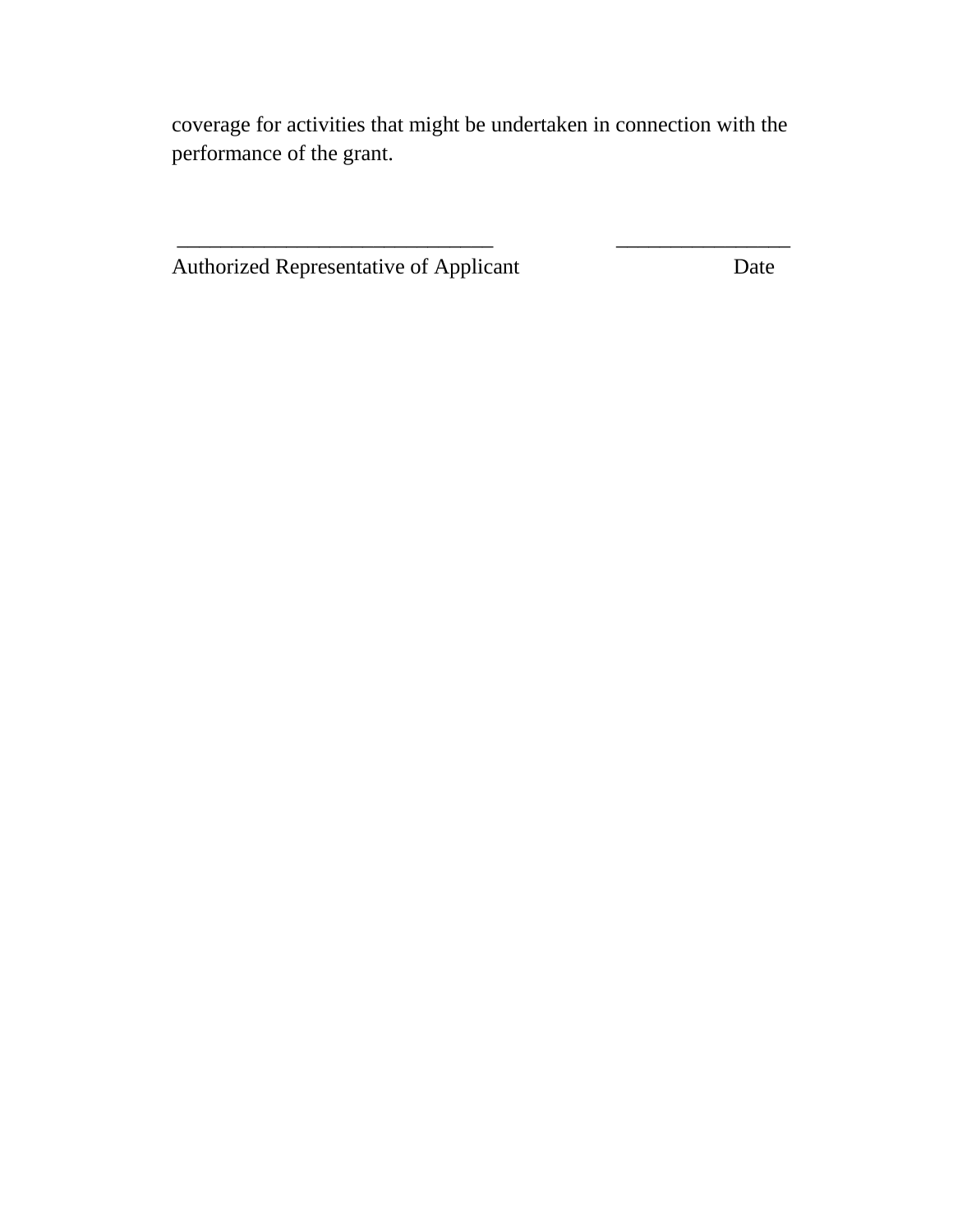# **PROMISES, CERTIFICATIONS, AND ASSURANCES GOVERNMENT OF THE DISTRICT OF COLUMBIA DEPARTMENT OF FOR-HIRE VEHICLES**

#### **Certifications Regarding Lobbying, Debarment and Suspension, Other Responsibility Matters, and Requirements for a Drug-Free Workplace**

Grantees should refer to the regulations cited below to determine the certification to which they are required to attest. Grantees should also review the instructions for certification included in the regulations before completing this form. Signature on this form provides for compliance with certification requirements under 28 CFR Part 69, "New Restrictions on Lobbying" and 28 CFR Part 67, "Government-wide Debarment and Suspension (Non-procurement) and Governmentwide Requirements for Drug-Free Workplace (Grants)." The certifications shall be treated as a material representation of fact.

#### **1. Lobbying**

As required by Section 1352, Title 31 of the U.S. Code and implemented at 28 CFR Part 69, for persons entering into a grant or cooperative agreement over \$100,000, as defined at 28 CFR Part 69, the Grantee certifies that:

- a) No Federally appropriated funds have been paid or will be paid, by or on behalf of the undersigned, to any person for influencing or attempting to influence an officer or employee of any agency, a Member of Congress; an officer or employee of Congress, or an employee of a Member of Congress in connection with the making of any Federal grant, the entering into of any cooperative agreement, and the extension, continuation, renewal, amendment, or modification of any Federal grant 01 cooperative agreement;
- b) If any funds other than Federally appropriated funds have been paid or will be paid to any person for influencing or attempting to influence an officer or employee of any agency, a Member of Congress, an officer or employee of Congress, or an employee of a Member of Congress in connection with this Federal grant or cooperative agreement, the undersigned shall complete and submit Standard Form -III, "Disclosure of Lobbying Activities," in accordance with its instructions;
- c) The undersigned shall require that the language of this certification be included in the award documents for all sub awards at all tiers including subgrants, contracts under grants and cooperative agreements, and subcontracts and that all sub-recipients shall certify and disclose accordingly;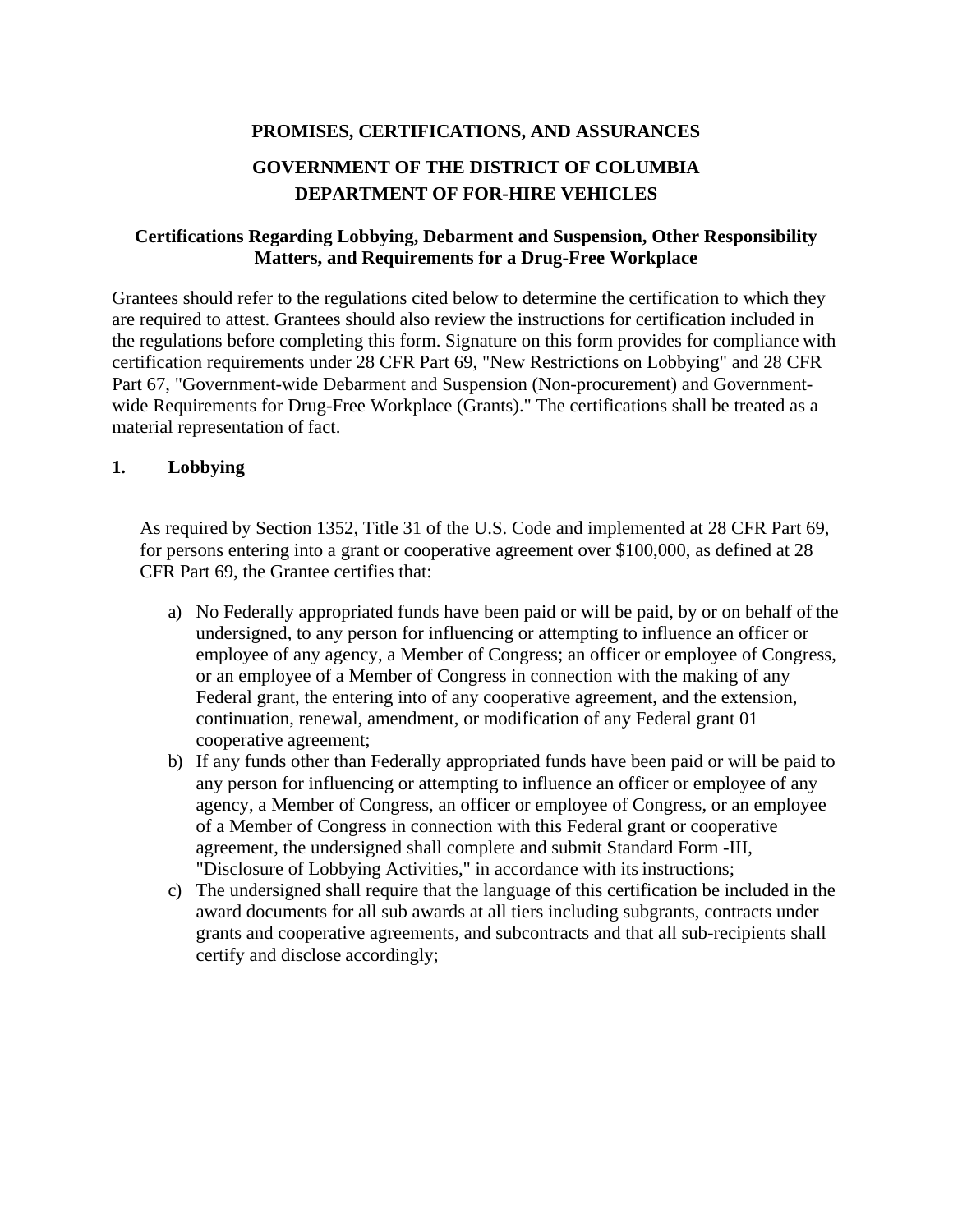- d) If any funds other than Federally appropriated funds have been paid or will be paid to any person for influencing or attempting to influence an officer or employee of any agency, a Member of Congress, an officer or employee of Congress, or an employee of a Member of Congress in connection with this Federal grant or cooperative agreement, the undersigned shall complete and submit Standard Form -III, "Disclosure of Lobbying Activities," in accordance with its instructions;
- e) The undersigned shall require that the language of this certification be included in the award documents for all sub awards at all tiers including subgrants, contracts under grants and cooperative agreements, and subcontracts and that all sub-recipients shall certify and disclose accordingly.

#### **2. Debarments and Suspension, and Other Responsibility Matters**

As required by Executive Order 12549, "Debarment and Suspension," and implemented by 2 CFR 180, for prospective participants in primary covered transactions and is not proposed for debarment or presently debarred as a result of any actions by the District of Columbia Contract Appeals Board, the Office of Contracting and Procurement, or any other District contract regulating Agency

#### **The Grantee certifies that it and its principals***:*

- a) Are not presently debarred, suspended, proposed for debarment, declared ineligible, sentenced to a denial of Federal benefits by a State or Federal court, or voluntarily excluded from covered transactions by any Federal department or agency;
- b) Have not within a three-year period preceding this application been convicted of or had a civil judgment rendered against them for commission of fraud or a criminal offense in connection with obtaining, attempting to obtain, or performing a public Federal, State, or local transaction or contract under a public transaction; violation of Federal or State antitrust statutes or commission of embezzlement, theft, forgery, bribery, falsification or destruction of records, making false statements, or receiving stolen property;
- c) That the applicant is not proposed for debarment or presently debarred, suspended, or declared ineligible; and
- d) Have not within a three-year period preceding this application had one or more public transactions (Federal, State, or Local) terminated for cause or default; and

Where the Grantee is unable to certify to any of the statements in this certification, he or she shall attach an explanation to this application.

#### **3. Drug-Free Workplace (Awardees Other Than Individuals)**

As required by the Drug Free Workplace Act of 1988, and implemented at 28 CFR Part 67, Subpart F. for Awardee as defined at 28 CFR Part 67 Sections 67.615 and 67.620:

The Grantee certifies that it will or will continue to provide a drug-free workplace by:

a) Publishing a statement notifying employees that the unlawful manufacture, distribution, dispensing, possession, or use of a controlled substance is prohibited in the Grantee's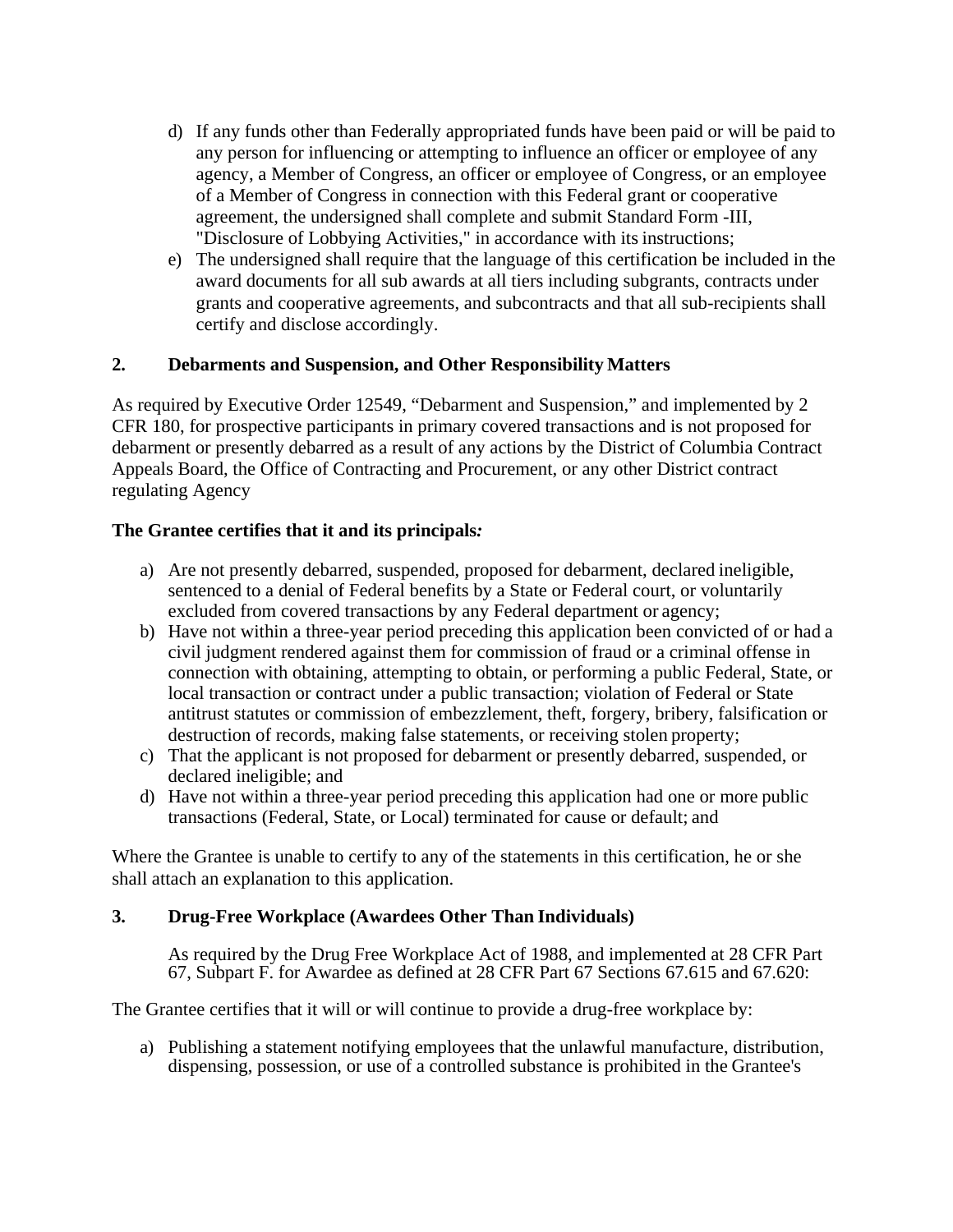workplace and specifying the actions that will be taken against employees for violation of such prohibition.

- b) Establishing an on-going drug-free awareness program to inform employee's about:
- c) The dangers of drug abuse in the workplace;
- d) he Grantee's policy of maintaining a drug-free workplace;
- e) Any available drug counseling, rehabilitation, and employee assistance programs; and
- f) The penalties that may be imposed upon employees for drug abuse violations occurring in the workplace.
- g) Making it a requirement that each employee to be engaged in the performance of the grant be given a copy of the statement required by paragraph (a).
- h) Notifying the employee in the statement required by paragraph (a) that, as a condition of employment under the grant, the employee would---
- i) Abide by the terms of the statement; and
- j) Notify the employer in writing of his or her conviction for a violation of a criminal drug statute occurring in the workplace no later than five calendar days after such conviction.
- k) Notifying the agency, in writing, within 10 calendar days after receiving notice under subparagraph  $(d)(2)$  from an employee or otherwise receiving actual notice of such conviction. Employers of convicted employees must provide notice, including position title to: The DC Department of For-Hire Vehicles Driver Services, D.C. Department of For-Hire Vehicles, 2235 Shannon Place, SE, Suite 3001, Washington DC 20020. Notice shall include the identification number(s) of each effected grant.
- l) Taking one of the following actions, within 30 calendar days of receiving notice under subparagraph  $(d)(2)$ , with respect to any employee who is so convicted --
	- a. Taking appropriate personnel action against such an employee, up to and incising termination, consistent with the requirements of the Rehabilitation Act of 1973, as amended; or
	- b. Requiring such employee to participate satisfactorily in a drug abuse assistance or rehabilitation program approved for such purposes by Federal, State, or local health, law enforcement, or other appropriate agency.
	- c. Making a good faith effort to continue to maintain a drug-free workplace through implementation of paragraphs  $(a)$ ,  $(I)$ ,  $(c)$ ,  $(d)$ ,  $(e)$ , and  $(1)$ .
- m) The Grantee may insert in the space provided below the sites) for the performance of work done in connection with the specific grant:

Place of Performance (Street address, city, county, state, zip code)

Drug-Free Workplace Requirements (Awardees who are Individuals)

As required by the Drug-Free Workplace Act of 1988, and implemented at 28 CFR Part 67, subpart F, for Awardees as defined at 28 CFR Part 67; Sections 67615 and 67.620-

n) As a condition of the grant, I certify that I will not engage in the unlawful manufacture, distribution, dispensing, possession, or use of a controlled substance in conducting any activity with the grant; and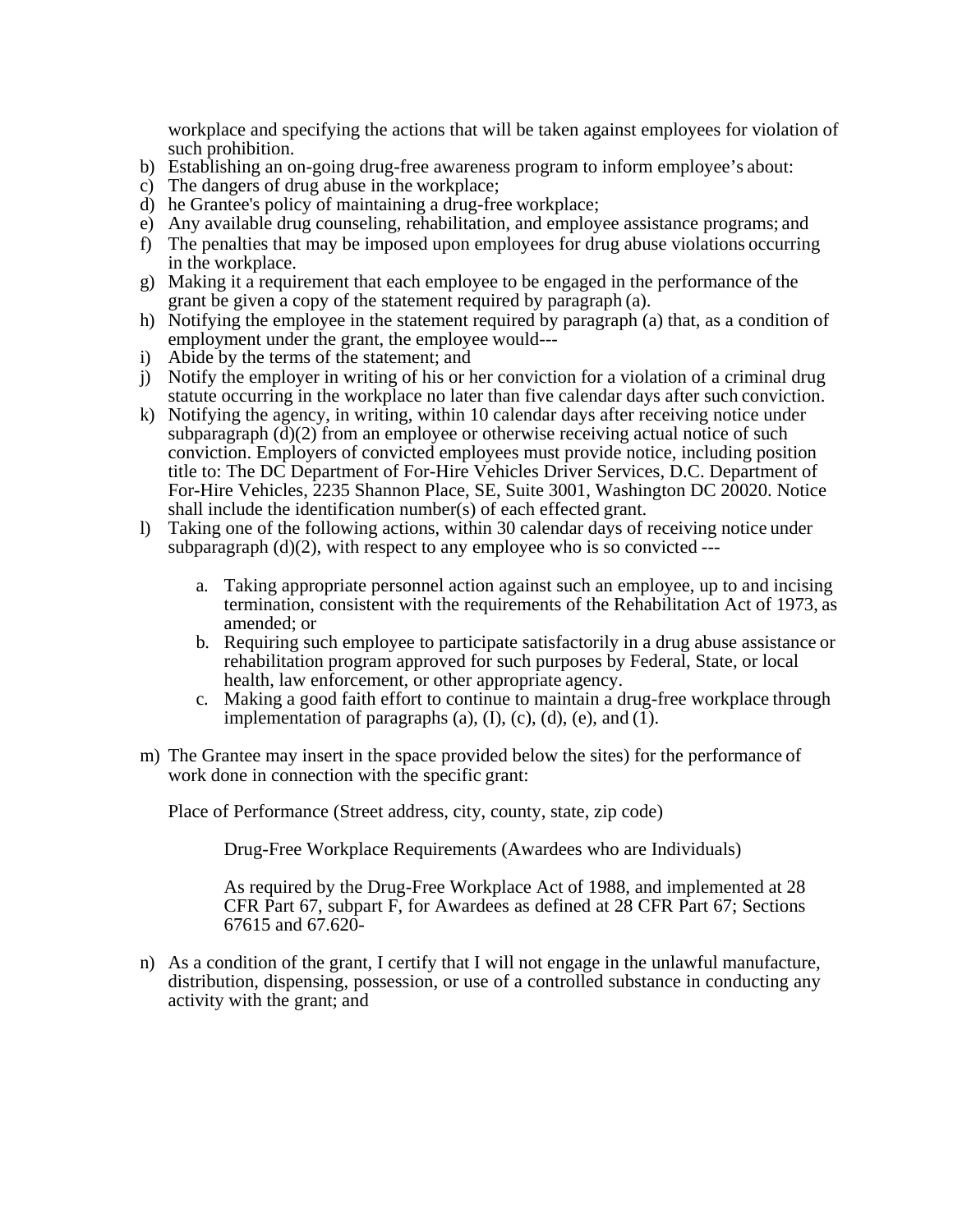If convicted of a criminal drug offense resulting from a violation occurring during the conduct of any grant activity, I will report the conviction, in writing, within 10 calendar days of the conviction, to:

District of Columbia Department of For-Hire Vehicles, 2235 Shannon Place, SE, Suite 3001 Washington, DC 20020

#### GOVERNMENT OF THE DISTRICT OF COLUMBIA DEPARTMENT OF FOR-HIRE VEHICLES

#### **REQUESTS FOR APPLICATIONS – ASSURANCES AND CERTIFICATIONS**

#### ASSURANCES

- Funding for this award is contingent on continued funding from the grantor. The RFA does not commit the Agency to make an award.
- The Agency reserves the right to accept or deny any or all applications if the Agency determines it is in the best interest of the Agency to do so.
- The Agency shall notify the applicant if it rejects that applicant's proposal.
- The Agency may suspend or terminate an outstanding RFA pursuant to its own grantmaking rule(s) or any applicable federal regulation or requirement.
- The Agency reserves the right to issue addenda and/or amendments subsequent to the issuance of the RFA, or to rescind the RFA.
- The Agency shall not be liable for any costs incurred in the preparation of applications in response to the RFA. Applicant agrees that all costs incurred in developing the application are the applicant's sole responsibility.
- The Agency may conduct pre-award on-site visits to verify information submitted in the application and to determine if the applicant's facilities are appropriate for the services intended.
- The Agency may enter into negotiations with an applicant and adopt a firm funding amount or other revision of the applicant's proposal that may result from negotiations.
- The Agency shall provide the citations to the statute and implementing regulations that authorize the grant or subgrant; any applicable federal and District regulations, such as OMB Circulars A-102, A-133, 2 CFR 180, 2 CFR 225, 2 CFR 220, and 2 CFR 215; payment provisions identifying how the grantee will be paid for performing under the award; reporting requirements, including programmatic, financial and any special reports required by the granting Agency; and compliance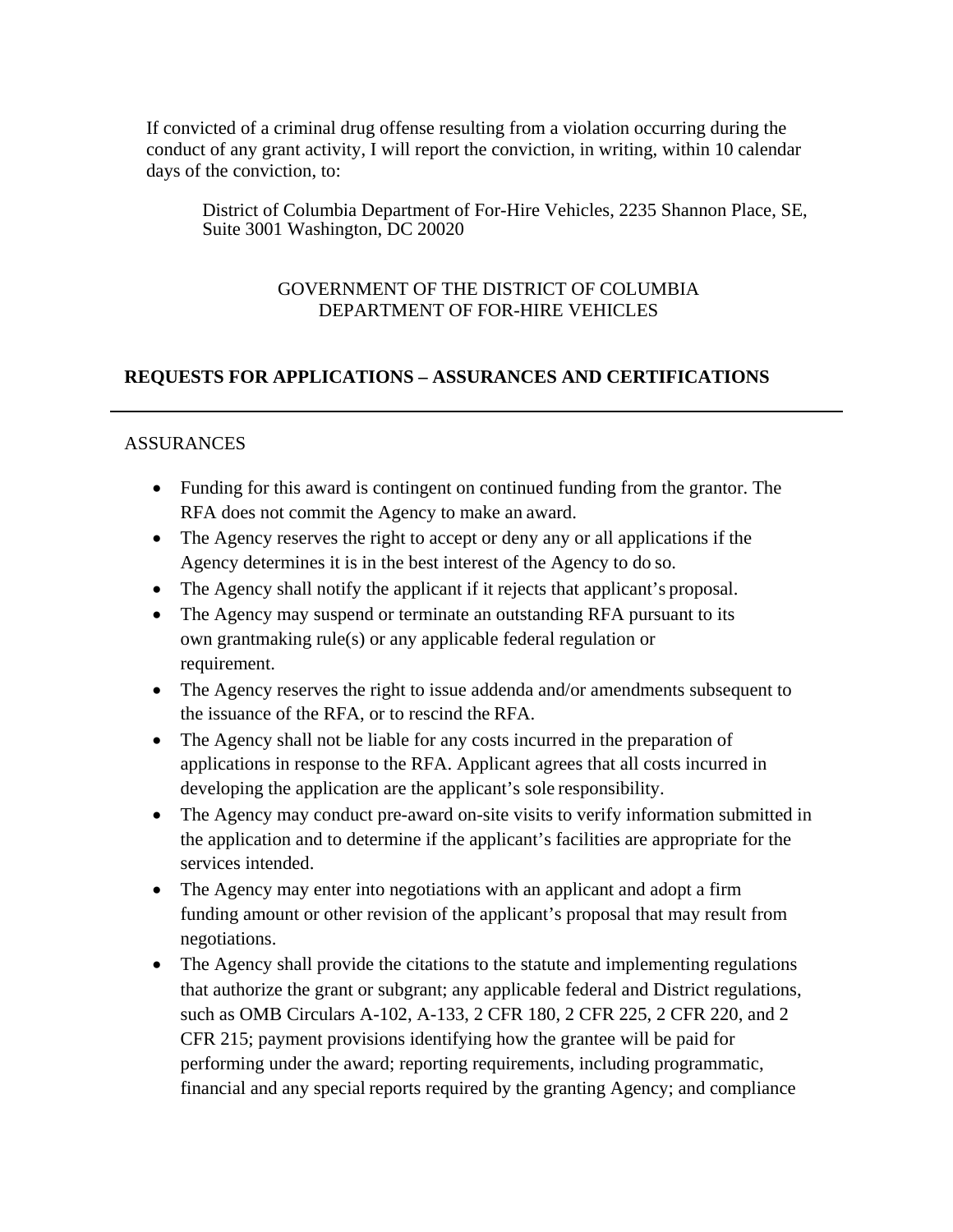conditions that must be met by the grantee.

- If there are any conflicts between the terms and conditions of the RFA and any applicable federal or local law or regulation, or any ambiguity related thereto, then the provisions of the applicable law or regulation shall control and it shall be the responsibility of the applicant to ensure compliance.
	- Statement of certification signed by the duly authorized officer of the applicant organization, the truth of which is sworn or attested to by the applicant, which states:
		- o The individuals, by name, title, address, and phone number who are authorized to negotiate with the Agency on behalf of the organization;
		- o That the applicant is able to maintain adequate files and records and can and will meet all reporting requirements;
		- o That all fiscal records are kept in accordance with Generally Accepted Accounting Principles ("GAAP") and account for all funds, tangible assets, revenue, and expenditures whatsoever; that all fiscal records are accurate, complete and current at all times; and that these records will be made available for audit and inspection as required;
		- o That the applicant is current on payment of all federal and District taxes, including Unemployment Insurance taxes and Workers' Compensation premiums. This statement of certification shall be accompanied by a certificate from the District of Columbia Office of Tax and Revenue ("OTR") stating that the entity has complied with the filing requirements of District of Columbia tax laws and has paid taxes due to the District of Columbia, or is in compliance with any payment agreement with OTR;
		- o That the applicant has the demonstrated administrative and financial capability to provide and manage the proposed services and ensure an adequate administrative, performance and audit trail;
		- o That, if required by the grantmaking Agency, the applicant is able to secure a bond, in an amount not less than the total amount of the funds awarded, against losses of money and other property caused by fraudulent or dishonest act committed by any employee, board member, officer, partner, shareholder, or trainee;
		- o That the applicant is not proposed for debarment or presently debarred, suspended, or declared ineligible, as required by Executive Order 12549, "Debarment and Suspension," and implemented by 2 CFR 180, for prospective participants in primary covered transactions (https://www.sam.gov/index.html/#1) and is not proposed for debarment or presently debarred as a result of any actions by the District of Columbia Contract Appeals Board, the Office of Contracting and Procurement, or any other District contract regulating Agency (http://ocp.dc.gov/page/accountability-transparency);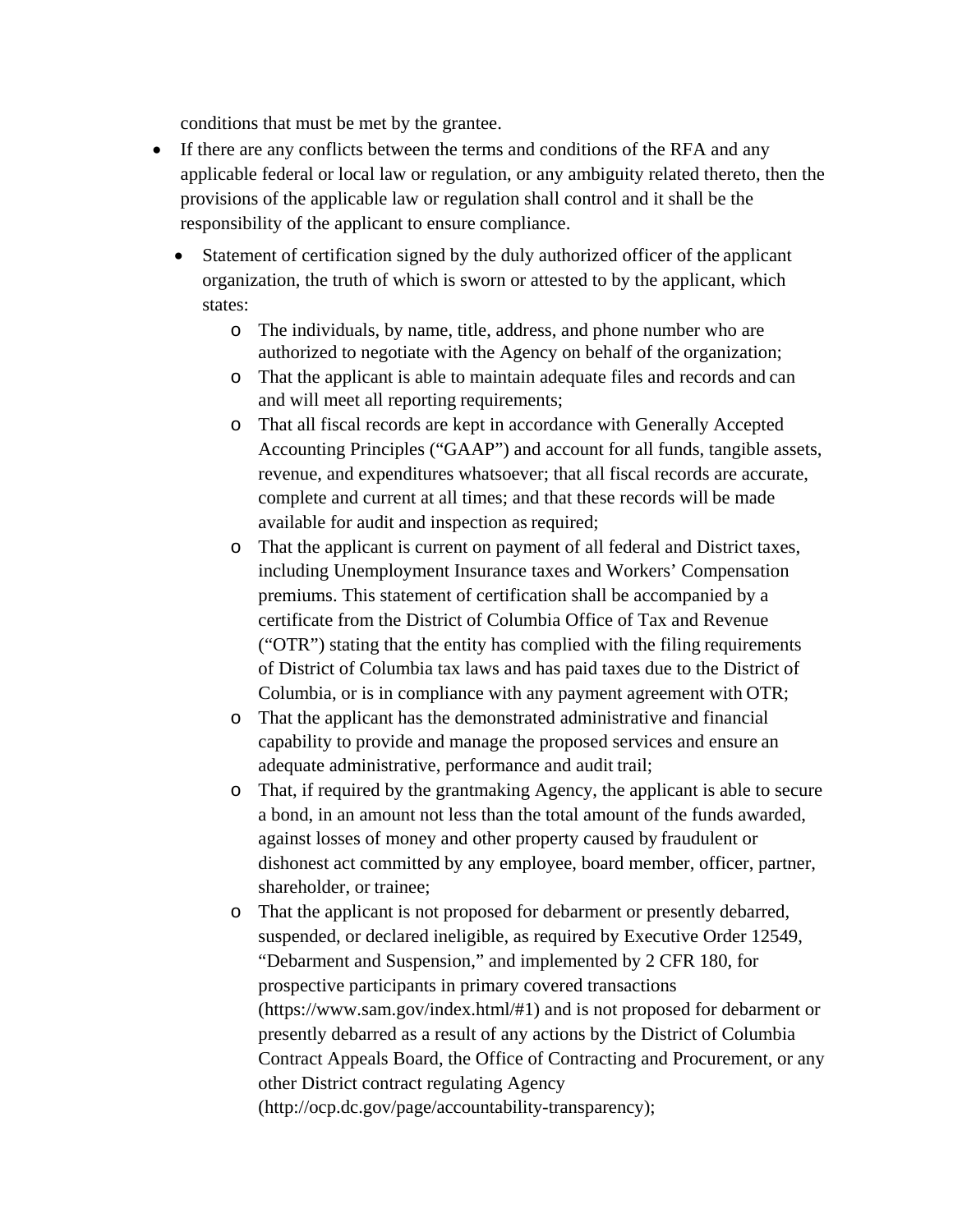- o That the applicant has the financial resources and technical expertise necessary for the production, construction, equipment, and facilities adequate to perform the grant or the ability to obtain them;
- o That the applicant has the ability to comply with the required or proposed delivery or performance schedule, taking into consideration all existing and reasonably expected commercial and governmental business commitments;
- o That the applicant has a satisfactory record performing similar activities as detailed in the award or, if the grant award is intended to encourage the development and support of organizations without significant previous experience, that the applicant has otherwise established that it has the skills and resources necessary to perform the grant. In this connection, Agencies may report their experience with an applicant's performance to the Office of Partnerships and Grant Services ("OPGS") which shall collect such reports and make the same available on its intranet website;
- o That the applicant has a satisfactory record of integrity and business ethics;
- o That the applicant has the necessary organization, experience, accounting and operational controls, and technical skills to implement the grant, or the ability to obtain them;
- o That the applicant is in compliance with the applicable District licensing and tax laws and regulations;
- o That the applicant complies with provisions of the Drug-Free Workplace Act;
- o That the applicant meets all other qualifications and eligibility criteria necessary to receive an award under applicable laws and regulations; and
- o The grantee agrees to indemnify, defend and hold harmless the Government of the District of Columbia and its authorized officers, employees, agents and volunteers from any and all claims, actions, losses, damages, and/or liability arising out of this grant from any cause whatsoever, including the acts, errors or omissions of any person and for any costs or expenses incurred by the District on account of any claim therefore, except where such indemnification is prohibited by law.

As the duly authorized representative of the applicant/grantee organization, I hereby certify that the applicant or Grantee, if awarded, will comply with the above certifications.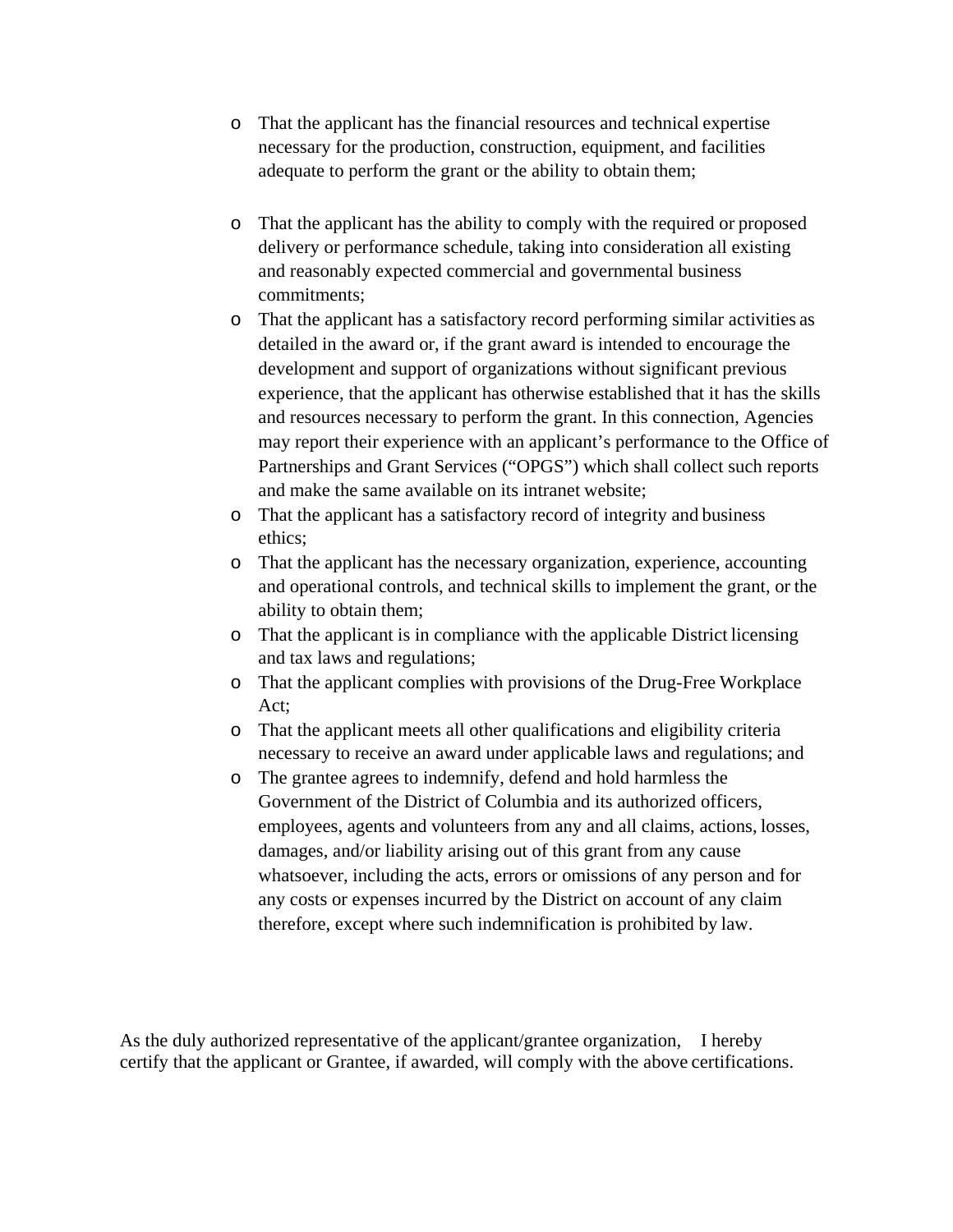Applicant/Grantee Name

| <b>State</b>                                      | Zip Code                  |
|---------------------------------------------------|---------------------------|
| Application Number and/or Project Name            | Grantee IRS/Vendor Number |
| Typed Name and Title of Authorized Representative |                           |
|                                                   |                           |

Signature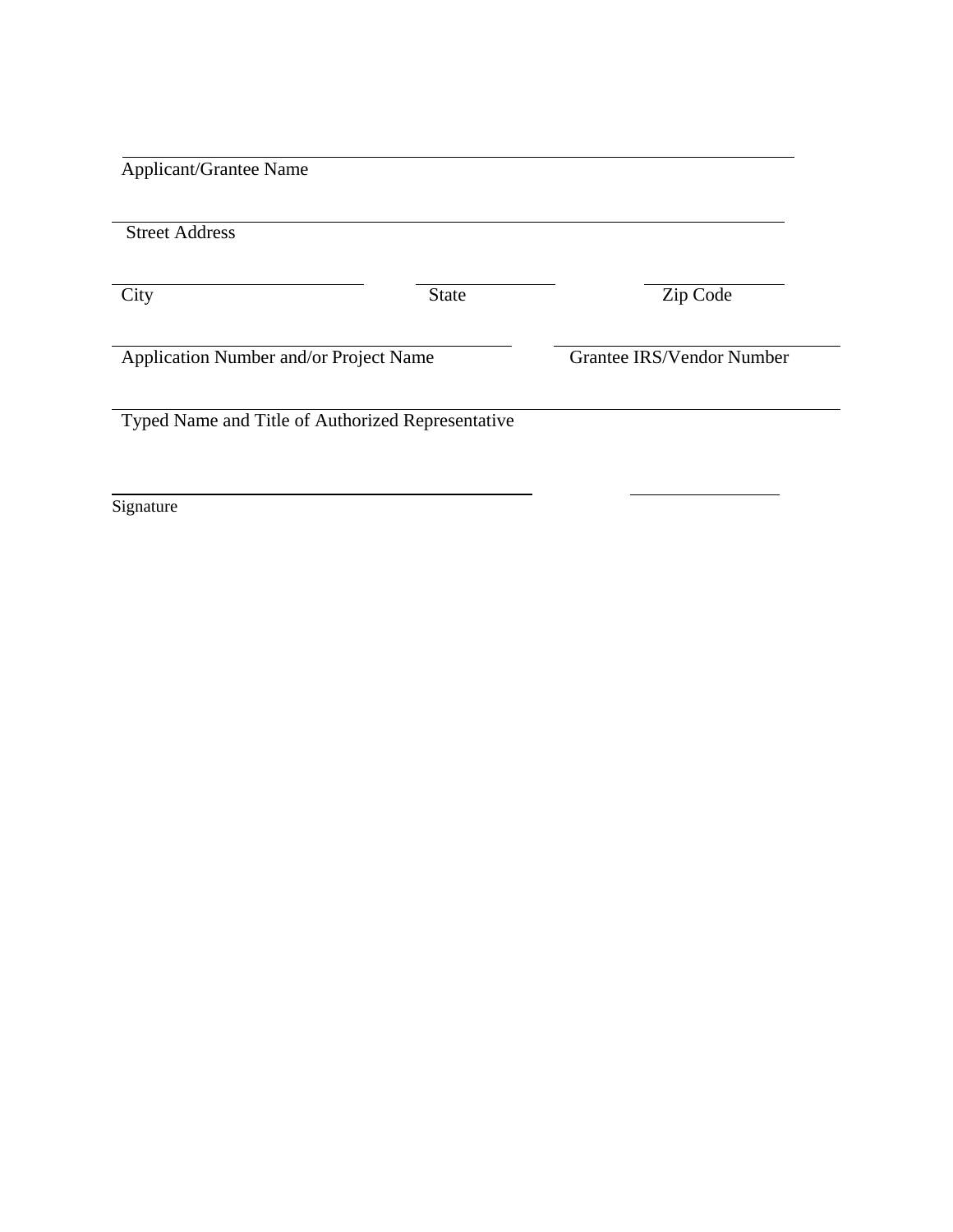

## **GOVERNMENT OF THE DISTRICT OF COLUMBIA AUTOMATED CLEARING HOUSE (ACH) /DIRECT DEPOSIT AUTHORIZATION FOR VENDOR PAYMENTS**

**Type of authorization** (select one only):

NEW: Enter all banking information requested below and submit this form. *(Complete lines 1-13 and 17-22)* **CHANGE/CORRECTION:** Complete this form by entering changes to the financial institution, account number, or type of account; and submit the completed form. Do not close your old bank account until electronic payments are received in your new account. *(Complete all lines)*

☐ **CANCELLATION (Revocation)**: You may cancel (revoke) your prior Authorization by checking this box and completing and submitting this form. *(Complete lines 1-7, 14-16 and 17-22)* 

**Please complete all sections of this Enrollment Form that are relevant to your application and attach a voided check AND a letter signed by your bank Automated Clearing House (ACH) coordinator, confirming account name, account number, and ABA routing number for ACH payments. Starter checks or counter checks are NOT acceptable.** 

Send completed form and supplemental documentation to: achsupport@dc.gov

| Please type or print legibly.                               | The number below is:                                        |
|-------------------------------------------------------------|-------------------------------------------------------------|
| PAYEE INFORMATION                                           | Federal Employer No.(FEIN)<br>Social Security No.(SSN)      |
| 1. Payee Name                                               | 2. SSN or FEIN (Last four digits)                           |
|                                                             |                                                             |
| 3. Mailing Address                                          | 4. City, State, ZIP Code                                    |
| 5. E-mail address                                           |                                                             |
|                                                             |                                                             |
| 6. Authorized Organizational Representative (AOR) and Title | 7. AOR's Contact Number                                     |
|                                                             |                                                             |
| $NEW$ – Complete 8-13                                       | OLD BANK ACCOUNT INFORMATION (For Changes) - Complete 14-16 |
| 8. Financial Institution Name                               | 14. Financial Institution Name                              |
|                                                             |                                                             |
|                                                             |                                                             |
| 9. ABA/Routing Number                                       | 15. ABA/Routing Number                                      |
|                                                             |                                                             |
| 10. Account Number                                          | 16. Account Number for Deposit of Electronic Funds Transfer |
|                                                             |                                                             |
|                                                             |                                                             |
| 11. Account Type (Select one only)                          |                                                             |
| Savings<br>Checking                                         |                                                             |
|                                                             |                                                             |
| 12. Financial Institution Telephone Number                  |                                                             |
| 13. Financial Institution Address                           |                                                             |
|                                                             |                                                             |
|                                                             |                                                             |

I hereby certify that I am authorized to make the representations contained in this paragraph. I authorize the Office of Chief Financial Officer to register the payee for ACH payment using the information contained in this registration form. I agree to receive all vendor payments from the District of Columbia by electronic funds transfer according to the terms of the ACH program. I agree to return to the District of Columbia any ACH payment incorrectly disbursed, to my account by the District of Columbia. I agree to hold harmless the District of Columbia and its agencies and departments for any delays or errors caused by inaccurate or outdated registration information or by the financial institution listed above.

| 17. Print or Type Name of Payee or Payee's Authorized Signatory | 18. Title of Authorized Signatory |
|-----------------------------------------------------------------|-----------------------------------|
|                                                                 |                                   |
| 19. Signature of Payee or Payee's Authorized Signatory          | 20. Date                          |
|                                                                 |                                   |
|                                                                 |                                   |
|                                                                 |                                   |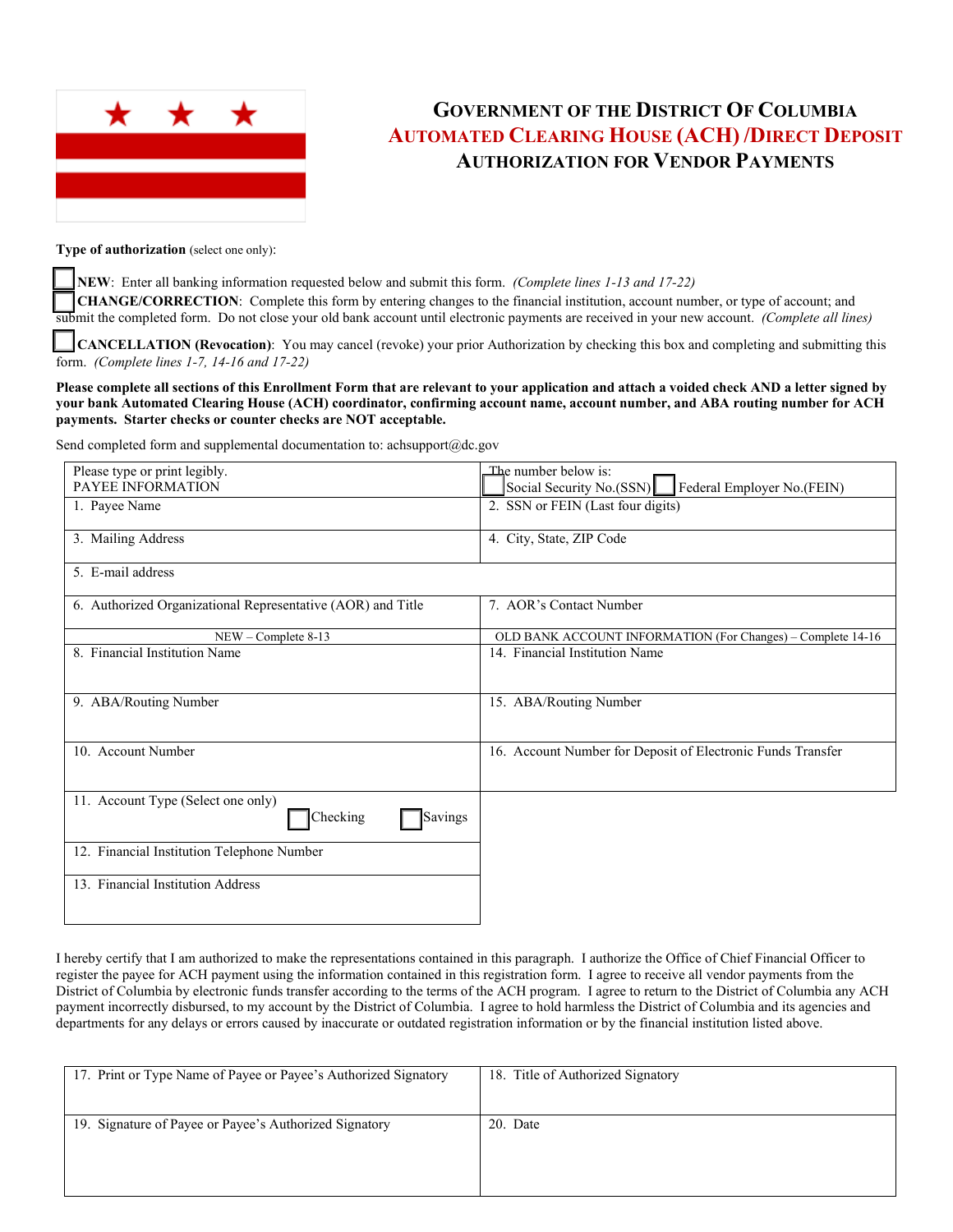**ADMINISTRATIVE USE ONLY**

PCOE Input and Verification By: \_\_\_\_\_\_\_\_\_\_\_\_\_\_\_\_\_\_\_\_\_\_\_\_\_\_\_\_\_ OFOS Email Verification Date: \_\_\_\_\_\_\_\_\_\_\_\_\_\_\_\_\_\_\_\_\_\_ OFOS Phone Verification Date : \_\_\_\_\_\_\_\_\_\_\_\_\_\_\_\_\_\_\_\_\_\_\_\_\_\_\_\_\_ OFOS Mail Code Added Date: \_\_\_\_\_\_\_\_\_\_\_\_\_\_\_\_\_\_\_\_\_\_\_\_\_\_\_\_

*Version 4, Effective date 7.15.2020*